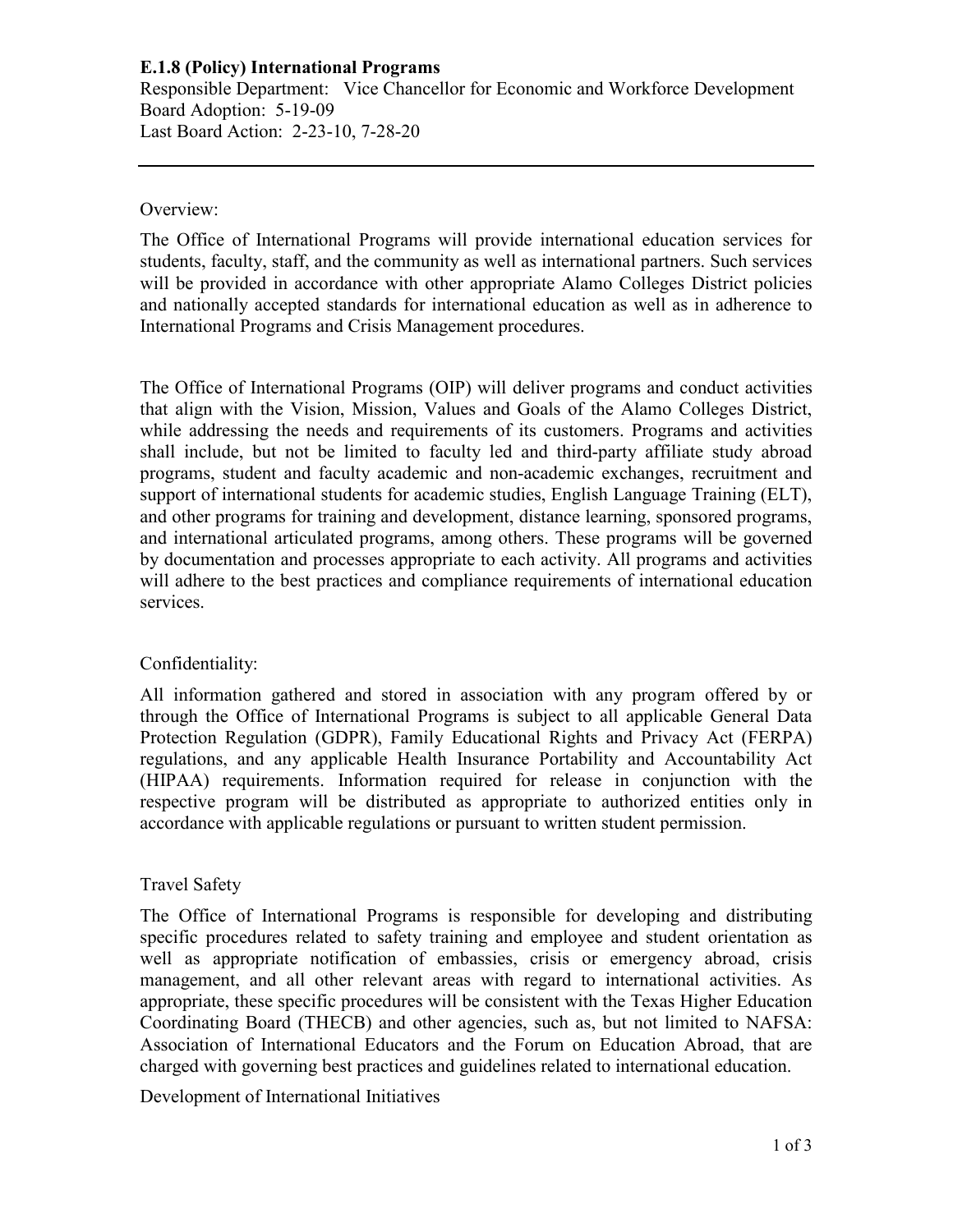## **E.1.8 (Policy) International Programs**

Responsible Department: Vice Chancellor for Economic and Workforce Development Board Adoption: 5-19-09 Last Board Action: 2-23-10, 7-28-20

To establish centrality of active international participation, consistency in leveraging international activities, and to ensure the health, safety, and security of program participants, the OIP will review all international collaborative initiatives within the Alamo Colleges District. All Alamo Colleges District international initiatives must be reviewed by the Office of International Programs and/or by the appropriate College administrator, or their designee, before program promotion, recruitment, or travel. Individuals who are not current Alamo Colleges District students, faculty, staff, or affiliates are prohibited from participation in official programs to other countries. The OIP reserves the right to cancel any approved program due to low enrollment, health, safety, or other threat or concern, perceived or actual, that may negatively impact program participants. All travel in relation to official Alamo Colleges District initiatives will be governed by the policies herein.

#### International Travel

The OIP will follow the guidelines published and periodically updated by the Bureau of Consular Affairs, at the U.S. Department of State. International travel is permitted for Alamo Colleges District students, faculty, staff and affiliates traveling to countries where the State Department has labeled:

- Level 1 Exercise Normal Precautions No restrictions.
- Level 2 Exercise Increased Precautions Travel to Level 2 areas will be authorized based on specific region, state, or province, as per the appropriate Travel Advisory.

Level 3 – Reconsider Travel

- i. Travel to these areas shall not be authorized for students.
- ii. Faculty or staff traveling to areas designated as Level 3 could be required to prepare a Risk Management Plan for review and approval of the OIP, and subsequent approval of the Chancellor, before travel plans can be initiated.
- Level 4 Do not Travel No international travel will be allowed for anyone to countries or regions labeled at this level.

The Office of International Programs reserves the right to cancel or stay travel and/or programs in countries where a Travel Advisory reaches Level 2 – Exercise Increased Caution, Level 3 – Reconsider Travel, or Level 4 – Do Not Travel.

Students, faculty, and staff traveling abroad with an official Alamo Colleges District program will complete the necessary travel documents and participate in a mandatory pre-departure orientation regarding safety and appropriate safety measures for the country